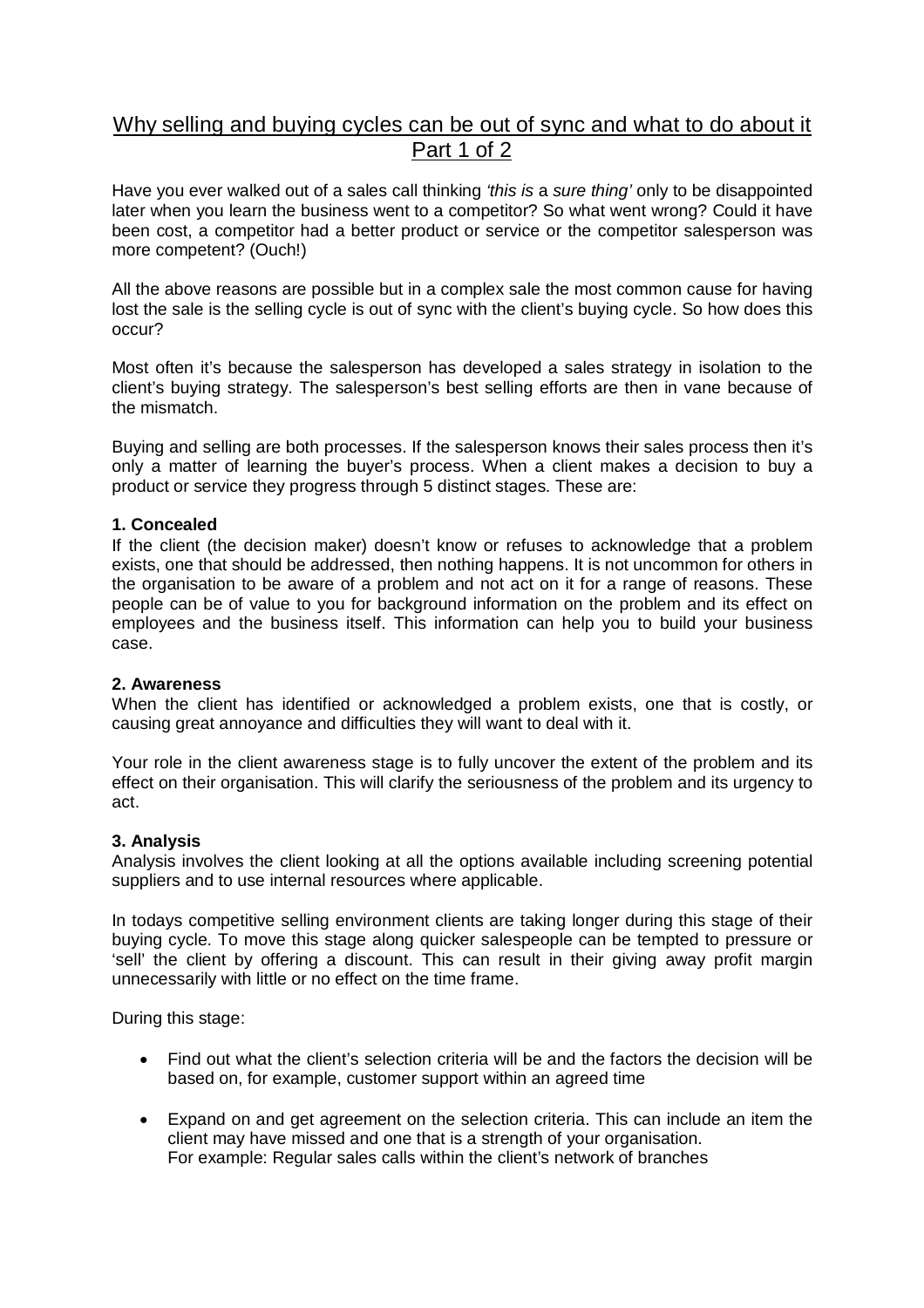Please note: the client needs to agree with the additional items of the selection criteria.

• Highlight the close match that exists between your product or service and items on their selection criteria

When assessing and choosing a supplier, clients use selection criteria that can be categorised as essential and non essential. They also use this to compare the advantages and disadvantages of each proposal.

Example:

Selection Criteria – Service, Cost and Quality

Successful Proposal – Service, Quality and Cost

Some clients will place weighted scores on each criterion particularly when a major decision will need to be made. A perfect match between the selection criteria and the successful proposal is unlikely so some negotiation maybe required. The successful salesperson will be the one who has been able to achieve the closest match between the client's selection criteria and their proposal.

#### **Common strategy mistakes**

- Failing to ask the right questions to uncover the selection criteria
- Assuming the selection criteria
- An inability to modify or expand on the selection criteria so it's a closer match to the salesperson's proposal
- A mismatch between the selling and buying cycle stage
- Not linking key selection criteria with significant product or service value.

To achieve a successful outcome in the analysis stage is no easy task. This is because the range of people involved in the influence of a decision and their individual motives can vary greatly. Competitor influence and people's natural resistance to change also play their part.

Modifying the selection criteria requires one or more of the following strategies:

- Write or verbalise a selection criteria statement based on the client's needs and the advantage/s of your product or service. Encourage involvement and provide good business reasons for the client to use the selection criteria to make their decision
- Reaffirm your product or service advantage/s and its compatibility with at least one essential criteria
- Increase the value of criteria that is believed to be less essential. It may have been missed or discounted previously and should be revisited.

Strategies that can work are:

 Negotiating and being innovative by offering something different but still satisfying the client's criteria